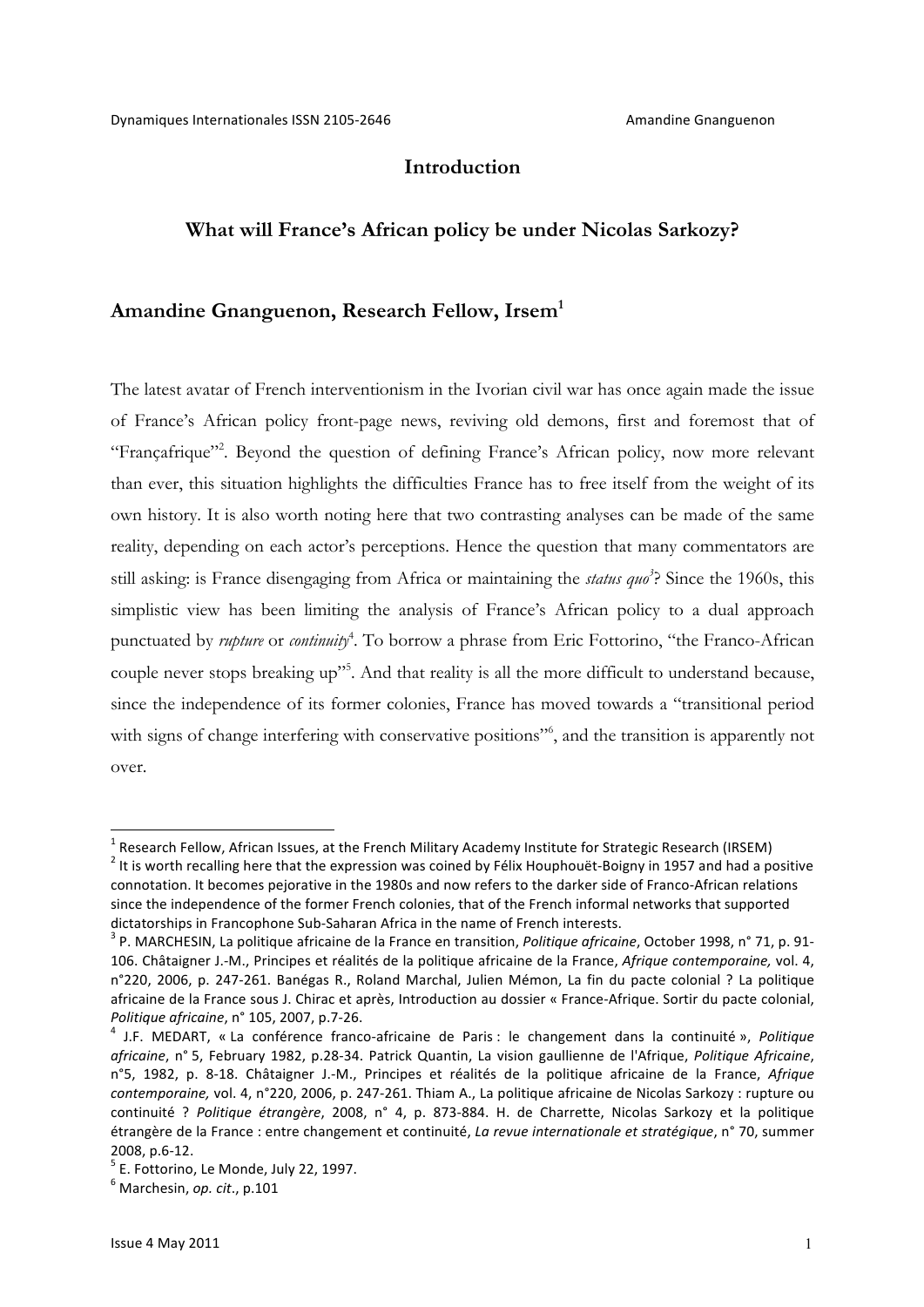This theme was chosen based on a general assessment already made in 2007<sup>7</sup> that is not peculiar to the period *Dynamiques Internationales* is focusing on (2007-2011). Within academia, the public debate about French policy in Africa, its direction and its failure, is almost nonexistent<sup>8</sup>. The limited interest in France's African policy as an object of analysis for the sociology of international relations participates in this lack of critical thinking. Deciphering France's policy in Africa thus remains a major challenge for the social sciences. This volume intends to contribute to the reflection on a French policy in transition, always criticized for its lack of clarity and its apparent lack of vision in the short and medium term. Based on this observation, this issue will adopt a nuanced approach to understand what is really "new" in France's African policy under Nicolas Sarkozy. The goal is not only to criticize, but also to propose an analysis of France's African policy since 2007, without overshadowing its links with the past. The question is whether the French President has today the freedom of action necessary to implement a policy that was intended to break with the past $\degree$ .

# **Different ways to interpret France's African policy**

If one uses, for the sake of convenience, the dichotomy rupture/continuity, Nicolas Sarkozy's African policy can be understood in three different ways: though his speeches, through his actions and by interpreting his speeches and actions. On that last point, France's policy towards Africa seems all the more confusing, and thus open to criticism, in view of the fact that its deeds are sometimes at odds, if not in total opposition, with its words. It is these tangled levels of understanding that make the analysis of France's African policy all the more difficult.

# *Speeches, first symbols of rupture*

During his presidential campaign, Nicolas Sarkozy said he would "build a new relationship, sanitized, uncomplicated, balanced, freed from the wrecks of the past and of the obsolescence

<sup>&</sup>lt;sup>7</sup> Banégas, Marchal, Mémon, *op. cit*.<br><sup>8</sup> There are a few exceptions, most notably in the journal *Politique africaine* : La France en Afrique, *Politique* africaine, n°5, March 1982 ; Mitterrand et l'Afrique, *Politique africaine*, n°58, June 1995 ; France-Afrique : sortir du Pacte colonial, *Politique africaine*, n°105, March 2007 ; See also the publications of Jean-François Bayart (http://www.ceri-sciencespo.com/cerifr/cherlist/bayart.php,) see also the site of Médiapart, Quelle politique africaine pour la France ? http://www.mediapart.fr/club/blog/jean-francois-bayart/251010/quelle-politiqueafricaine-pour-la-france, accessed on April 15, 2011.<br><sup>9</sup> On this point, see the declaration of Mr. Nicolas Sakozy, Minister of the Interior and of spatial planning, on

democracy in Benin and the establishment of new relations between France and Africa, Cotonou, May 19, 2006: http://discours.vie-publique.fr/notices/063001811.html, accessed on April 15, 2011.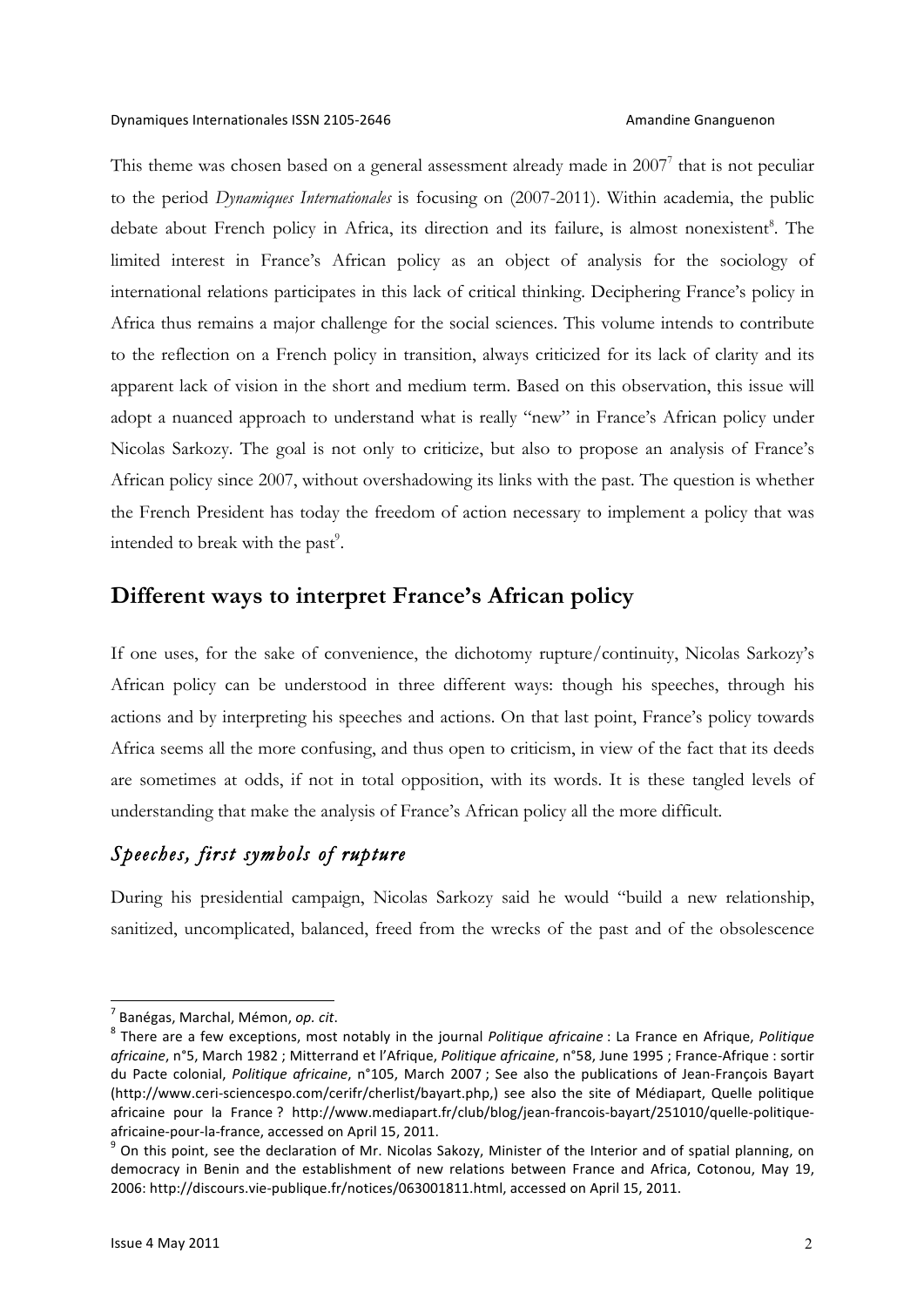that persists on both sides of the Mediterranean"10. For him, it was time to "turn the page on complacency, secrecy and ambiguity for good [and] to go beyond a simple personal relationship<sup>"11</sup>. Once he became President, this rupture was clearly confirmed in official speeches. On July 26, 2007, at the University Cheikh Anta Diop of Dakar, Nicolas Sarkozy gave a speech that was supposed to outline France's approach towards Africa. This speech raised the roof and a great hue and cry among many French and African intellectuals. Among these reactions, one can mention the book edited by Jean-Pierre Chrétien, *L'Afrique de Sarkozy : un déni d'histoire* (Sarkozy's Africa: history denied) (Paris, Karthala, 2008) reviewed here by Francis Arsène Fogue Kuaté. The second speech of the French President, in front of the South African Parliament in Cape Town, on February 28, 2008, promised a new rupture. He announced the revision and publication of the Franco-African defense agreements<sup>12</sup> and pledged the support of the French forces stationed in Africa to the collective security system of the African Union. He also insisted on the role of Europe as a "major partner of Africa in the field of peace and security"<sup>13</sup>. While trying, in this speech, to break away from the past, Nicolas Sarkozy invented nothing new.

"If you compare the speeches of Giscard and Mitterrand on Africa, continuity once again prevails. Some tired words, like solidarity, are given a new life. But the words were, under the previous presidencies, so ahead of their times that the only solution left was almost to stay quiet. Here, the sense of déjà vu is tempered by the change in tone as the language used is more in tune with the actual sensitivity of the speakers. A "new style" is put forward; it is more convincing because it seems sincere and it seems to reflect a real change in attitude"<sup>14</sup>. Beyond these speeches, it is interesting to uncover how much of "Sarkozy's style" and of his so-called rupture remains symbolic<sup>15</sup>.

The implementation of the reforms proposed by the Head of State shows a certain degree of inconsistency. The African cell at the Elysée was indeed eliminated. However, as Yves Gounin reminds us, France's African policy is still under the responsibility of Claude Guéant, Secretary General of the Office of the President of the Republic. The neglect of the French diplomacy

<sup>&</sup>lt;sup>10</sup> Speech of Cotonou, *op. cit.*<br><sup>11</sup> Idem.<br><sup>12</sup> The following States signed defense agreements with France: Gabon (1960), Central African Republic (1960), Côte d'Ivoire (1961), Togo (1963), Cameroon (1974), Senegal (1974), Djibouti (1977), and the Comoros (1978).<br><sup>13</sup> Speech of the President of the Republic to the South African Parliament, Cape Town, Thursday, February 28,

<sup>2008:</sup> http://www.diplomatie.gouv.fr/fr/IMG/pdf/PARLEMENT\_AS.pdf, accessed on April 15, 2011.<br><sup>14</sup> Médart, op. cit., p.33<br><sup>15</sup> Let's note here that France let the opportunity to enact a definitive rupture slip by in the wa

Tunisian and Libyan crises.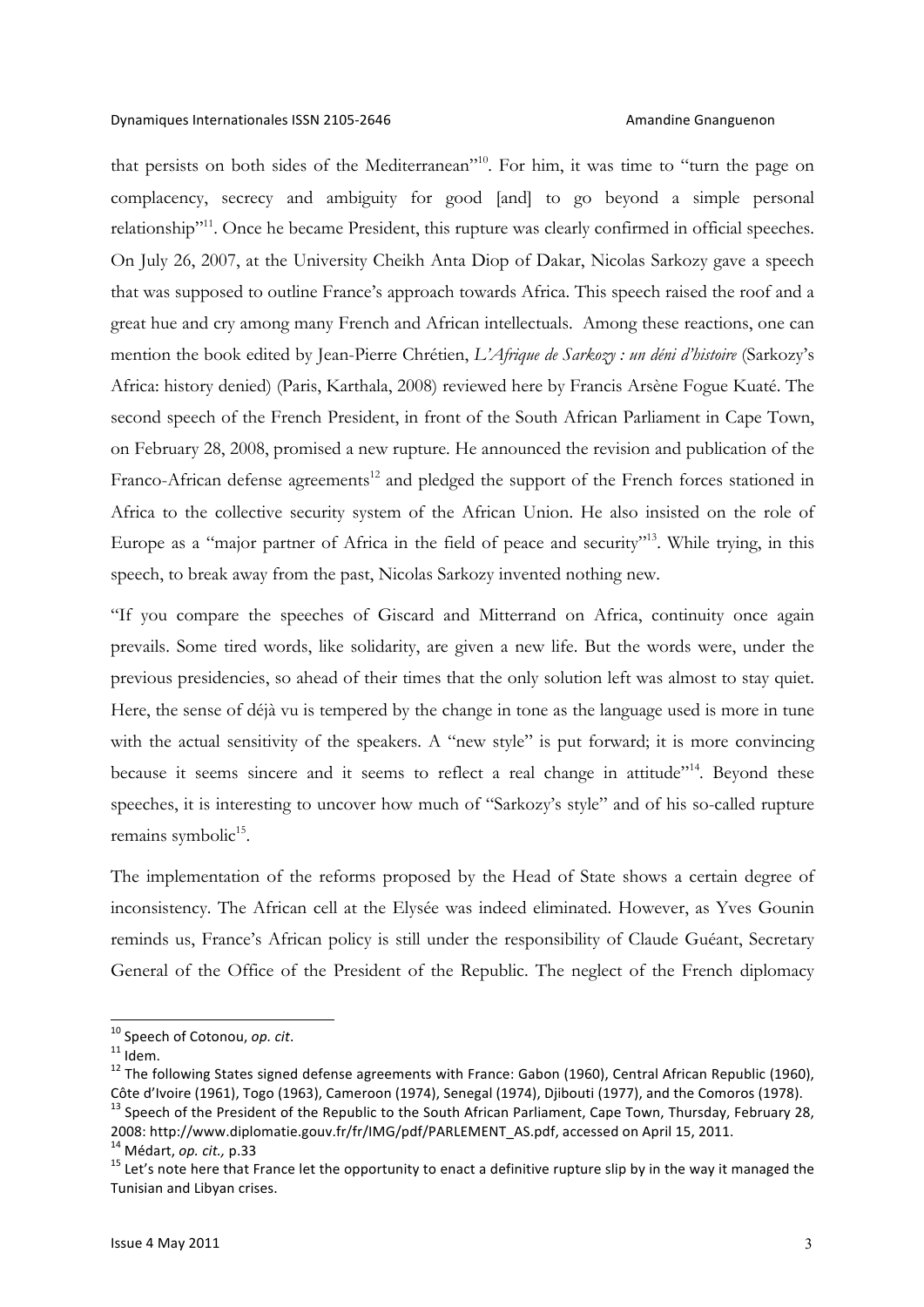### Dynamiques Internationales ISSN 2105-2646 Amandine Gnanguenon

machinery eventually elicited mixed reactions from former ministers and diplomats<sup>16</sup>. Within a polycentric administrative system where several structures are dealing with African issues (Ministries of foreign affairs, of finance and economy, of defense and the Elysée), the symbolic nature of these actions is highlighted by the fact that entrenched bureaucratic red tape still prevails. Symbol of a change that had a limited effect, Jean-Marie Bockel, who took over the position of Minister of cooperation in March 2008, was forced to resign two months later after having announced that he wanted to "sign the death certificate of Françafrique". Finally, as another sign of contradiction between words and deeds, Rama Yade who became Junior Minister in charge of human rights within the Ministry of foreign affairs has only very limited freedom of action. Nicolas Sarkozy waves the banner of change but, ultimately, ends up justifying an order already well established.

Compliance with this order is justified by the fact that "France's African policy has long been seen as an essential, but also singular and specific, dimension of France's foreign policy"<sup>17</sup>. We could even ask ourselves whether this specificity did not help Nicolas Sarkozy highlight that a rupture was indeed possible. Indeed, could the President have pronounced the same Dakar speech in Asia or Latin America? With this specificity in mind, is it possible for Nicolas Sarkozy to "normalize" France's African policy, in other words to make it similar to the rest of France's foreign policy? For now, many specificities remain unchanged, such as the organization of annual meetings between French and African Heads of State<sup>18</sup>. "Considered by its defenders, Presidents Hamani Diori of Niger and Léopold Sédar Senghor of Senegal, as a sort of "French Commonwealth", the first of these conclaves has been held in Niamey in 1973, with the participation of six Heads of State and Government"<sup>19</sup>. With the example of Cameroon in mind, Larissa Kojoue Kamga wonders whether the distant relationship between Nicolas Sarkozy and older Heads of State like Paul Biya are indicative of a desire to depersonalize the relationship between these two countries. Yves Gounin also returns to the issue of the celebration of 50 years of independence and raises the possibility of a new confrontation between Ancients and Moderns, a tension that, according to him, structures France's African policy. The offer by

<sup>&</sup>lt;sup>16</sup> See the critics formulated in the newspaper *Le Monde* of July 7, 2010 by Hubert Védrine and Alain Juppé and the interview of Jean-Christophe Rufin, former Ambassador to Senegal.

<sup>&</sup>lt;sup>17</sup> Châtaigner, op. cit., p. 247.<br><sup>18</sup> For further details, see J.-L. Dagut, Les sommets franco-africains, DEA thesis in African studies, CEAN of Bordeaux, 1980, 116 p. P. Hilaire de Prince, Les sommets franco-africains (1973-1996) : contribution à l'étude de la politique internationale : bilans et principes d'analyse, doctoral dissertation directed by B. Lacroix, 1999.<br><sup>19</sup> Pondi Jean-Emmanuel, « La coopération franco-africaine vue d'Afrique », *Revue internationale et stra* 

<sup>2002,</sup> vol. 2, n° 45, p. 128.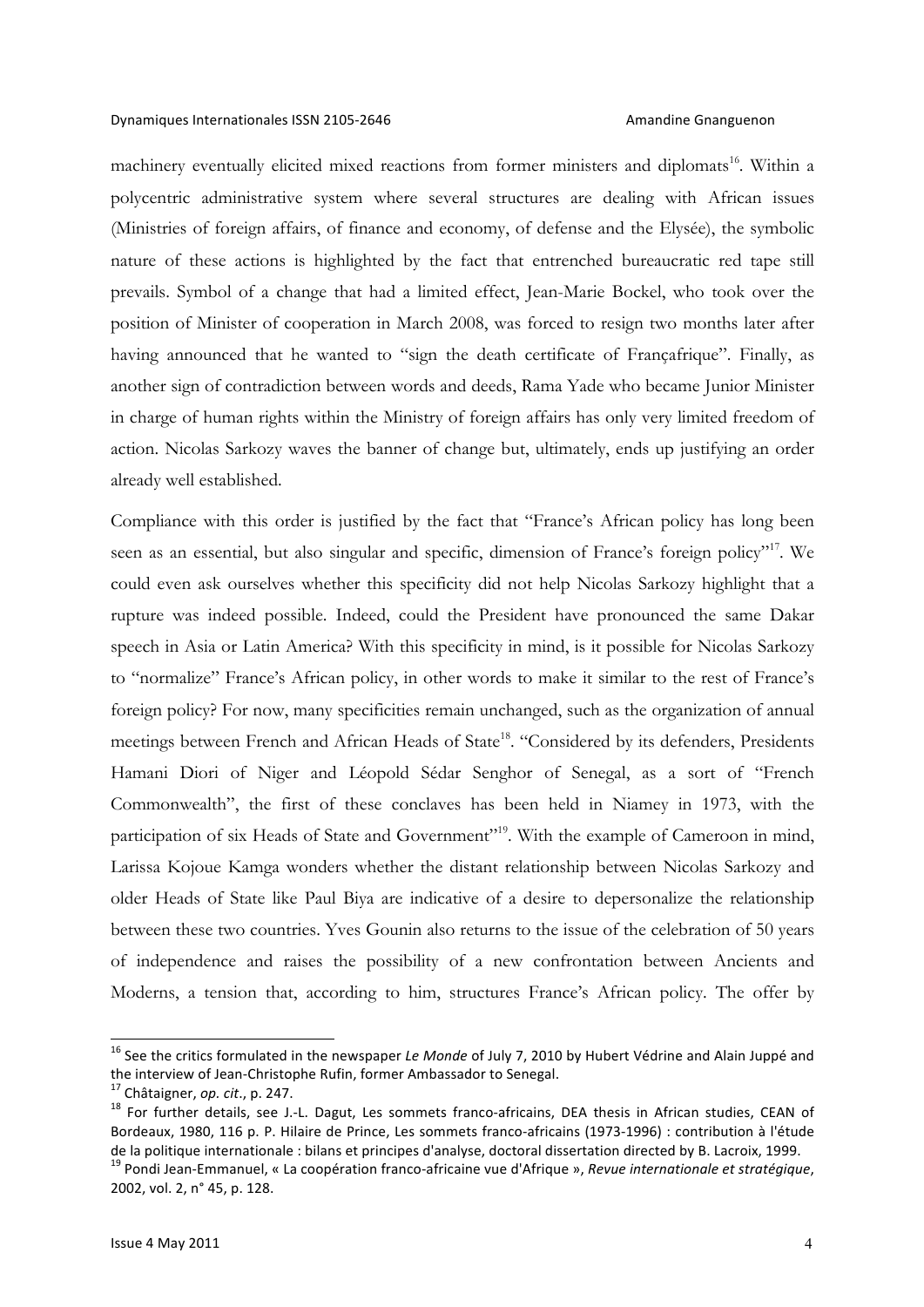France to its former colonies to parade during the Bastille Day celebration on the Champs Elysées has revived the controversy around a France that "supports dictators, while denouncing dictatorships"<sup>20</sup>. Far from the change announced, President Sarkozy's policy is fully in line with the processes launched by his predecessors. France's African policy continues to be influenced by two factors: domestic political issues and the evolution of the international environment.

## *Main policy directions*

President Sarkozy's main policy directions are a continuation of a French policy based on an obsession with security and stability<sup>21</sup>. Since the independence of its former colonies, French policy, that no longer has the means to achieve its ambitions, has gradually reduced its political, economic (official development assistance), and even military commitments on the continent because of its costs financially and in terms of image. The evolution of RECAMP (Reinforcement of African Peacekeeping Capacities) since its creation in 1998 has shown that France wants to multilateralize its African policy. Within the same framework that enabled French forces to support MISAB (Inter-African Mission to Monitor the Implementation of the Bangui Agreements) since February 1997 in the Central African Republic, French forces' mission is to support regional conflict management by African armies by providing them with equipment, training and exercises. These objectives, whether political or military, have been redefined above all to take advantage of and to adapt to a changing international environment. In his article, Patrick Ferras shows that the presence of a French support base in the United Arab Emirates, as a complement to the French forces in Djibouti, is a sign of the adaptation by the French military to a new strategic configuration, thus protecting France's vital and strategic interests in this zone.

Other contributions give further details on three aspects of French policy: multilateralization, Europeanization and Africanization. France is a key member of the European Union. However, as mentioned by Jean-Marie Chasles in his article on Chad, certain European officials fear that any reference to France's "special sphere of influence" (pré carré) means that they might "participate in Françafrican policy *via* EUFOR, or see France confuse its own interests with those of the European Union." Chasles asks what a "utilitarian vision of multilateralism" could mean in the case of Chad. While France tries to pursue its policy within a multilateral framework, Chasles wonders whether this is not an attempt to use the European and UN frameworks as a political instrument. However, in her article, Hélène Gandois confirms that, seen from New York, France

<sup>&</sup>lt;sup>20</sup> Marchesin, op. cit., p. 94<br><sup>21</sup> J.F. Bayart, Réflexions sur la politique africaine de la France", *Politique africaine* 58, 1995, p.43.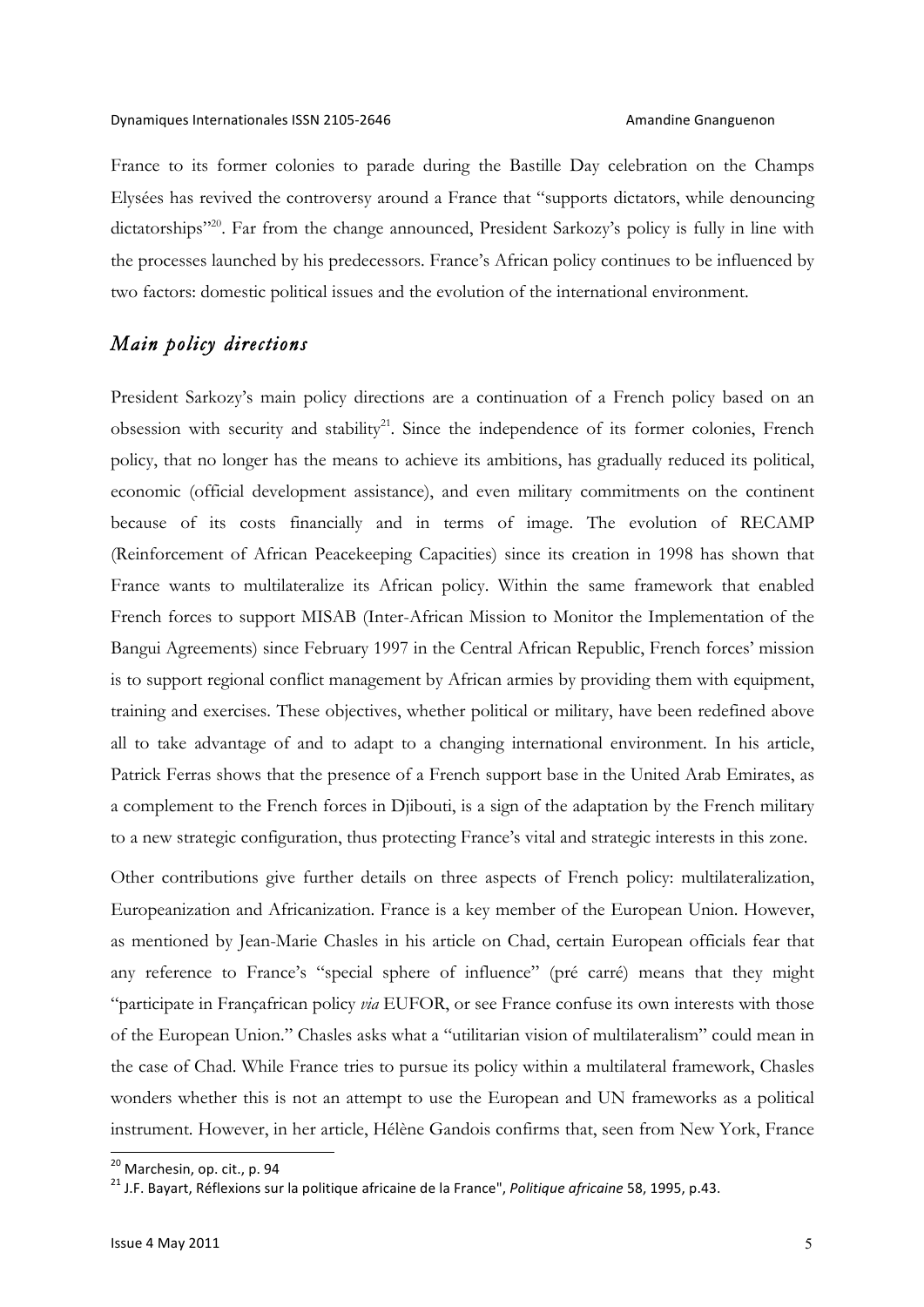has indeed taken a multilateral turn. Acting within a multilateral framework enables France to compensate for its lack of legitimacy. France's policy is embedded within a multilateral framework thanks to its action within the United Nations, the European Union and to its support to Africa regional organizations.

But France's reputation still remains tarnished by its past military interventions and the humiliation many Africans feel because of the country's restrictive immigration policy. "Speaking specifically to the youth, tired of hoping for better days that never come and tempted by emigration", Nicolas Sarkozy justified the tightening of his migration policy<sup>22</sup>. As Sonia le Gouriellec points out, Africans notice several inconsistencies and misunderstandings within France's domestic policy: a tightening of French immigration policy, a political *status quo* towards the dictatorships and a material disengagement with a reduced number of youth and technical experts sent to Africa and a reduction in official development assistance. Once again, the rupture announced in the speeches and expressed by symbolic acts and the changeable pragmatism of the President muddies the message.

### *The dilemmas of interpretation: the "Ivorian precedent"*

At first sight, the crisis in Côte d'Ivoire highlights that we are indeed facing a legality and legitimacy dilemma. The point here is not to go back on the history of the conflict<sup>23</sup>, but to assess whether what is happening in Côte d'Ivoire can set a "precedent". Criticizing France's support to President Mobutu in 1997, the newspaper *Le Monde* already referred to a "triple failure" in Zaire: the failure of an ambition, of a method and of a morality<sup>24</sup>. This assessment can arguably be applied today to understand how the latest intervention by the French forces *Licorne* under a UN mandate can be differently interpreted. What was France's ambition? To protect French nationals in the country and support UNOCI (United Nations Operation in Côte d'Ivoire). What was its method? A multilateral legal framework, i.e. an intervention under a UN mandate. What was the morality behind its intervention? Was France, because of its common historic legacy with Côte d'Ivoire, the most legitimate actor for this intervention? That's where the shoe pinches for many commentators. The fact that the Economic Community of West African States (ECOWAS) and the African Union (AU) were the first ones the international community turned to solve this

<sup>&</sup>lt;sup>22</sup> Anne-Cécile Robert, Un discours controversé, L'Afrique au kärcher, Le Monde diplomatique, September 2007, p.32. 

<sup>&</sup>lt;sup>23</sup> For more information on Côte d'Ivoire, see Christian Bouquet's publications, especially C. Bouquet, Géopolitique de la Côte d'Ivoire : le désespoir de Kourouma, Paris, Armand Colin, 2008, 274 p. See also T. Hofnung, La crise en Côte d'Ivoire : dix clés pour comprendre, Paris : La Découverte, 2005, 140 p.

<sup>&</sup>lt;sup>24</sup> *Le Monde*, 19 mars 1997.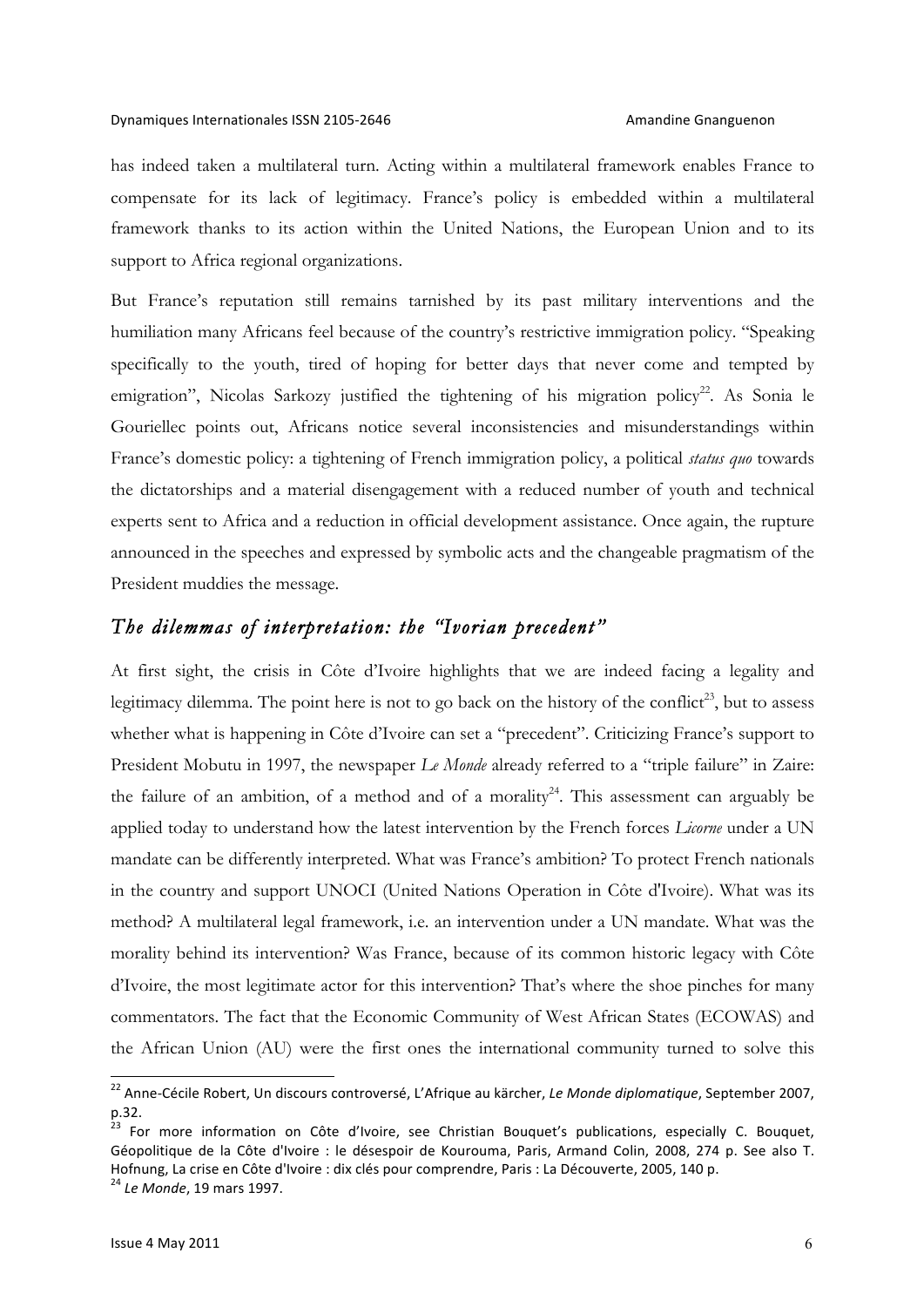### Dynamiques Internationales ISSN 2105-2646 Amandine Gnanguenon

crisis clearly answers that question and shows that ECOWAS and the AU were considered as the most legitimate actors to intervene. But the failure of the African mediation attempts and the fact that ECOWAS did not follow through with its threat to intervene militarily led *de facto* to France's intervention as it already had troops on the ground and had the necessary capabilities to do so.

Beyond the Ivorian example, one of the inconsistencies linked to the desire to "Africanize" conflict management seems to show through. Two approaches stand at loggerheads, one based on an obligation of means, the other on a performance obligation. In other words, since the most legitimate actors, the African States, do not have the necessary capabilities (logistical and financial) to intervene, they cannot act until they acquire those means. Conversely, for the actors that have the necessary capabilities, the issue here is to offset their lack of legitimacy by insisting on the legality of their intervention. Ultimately, the selective use of military means for humanitarian purposes ends up politicizing the legality/legitimacy debate. It is thus not easy for France to reconcile respect for the sovereignty and independence of States and its emphasis on the development of their populations. Beyond the different factors previously outlined, other elements appeared that limit implicitly President Sarkozy's freedom of action.

# **The Franco-African legacy's challenge to Nicolas Sarkozy**

The ties between France and the African continent are defined both by their constancy and by their closeness. Against this background, the key here is to "help France overcome its stunted image as a colonial power and put and end to the endless war of memories in order to come up with a shared narrative."25 Nicolas Sarkozy is *de facto* part of this legacy as he represents the French nation-state, the only entity able, because of its historic continuity, to take responsibility today for what it did in the past. To be sure, " […] even though the Head of State can indeed heavily influence the direction taken by our country's foreign policy, we should not underestimate the inevitable inertia that weighs on this policy, an inertia that reflects the permanence of our vital interests and our respect for past commitments.<sup>26</sup>

Speeches tend to obscure a legacy that French political leaders, one after the other, seem to have a hard time coming to terms with. But it is difficult to forget a past that constantly comes back to haunt the present, even casting a doubt on France's intention. History, firmly anchored in

<sup>&</sup>lt;sup>25</sup> J.-L. Bonniol, « L'Afrique » immobile. À propos du discours de Nicolas Sarkozy à Dakar (July 26, 2007), Bulletin amades, N°72, 2007: http://amades.revues.org/index87.html#bodyftn5, accessed on April 15, 2011.<br><sup>26</sup> Charrette, *op. cit.*, p.8.